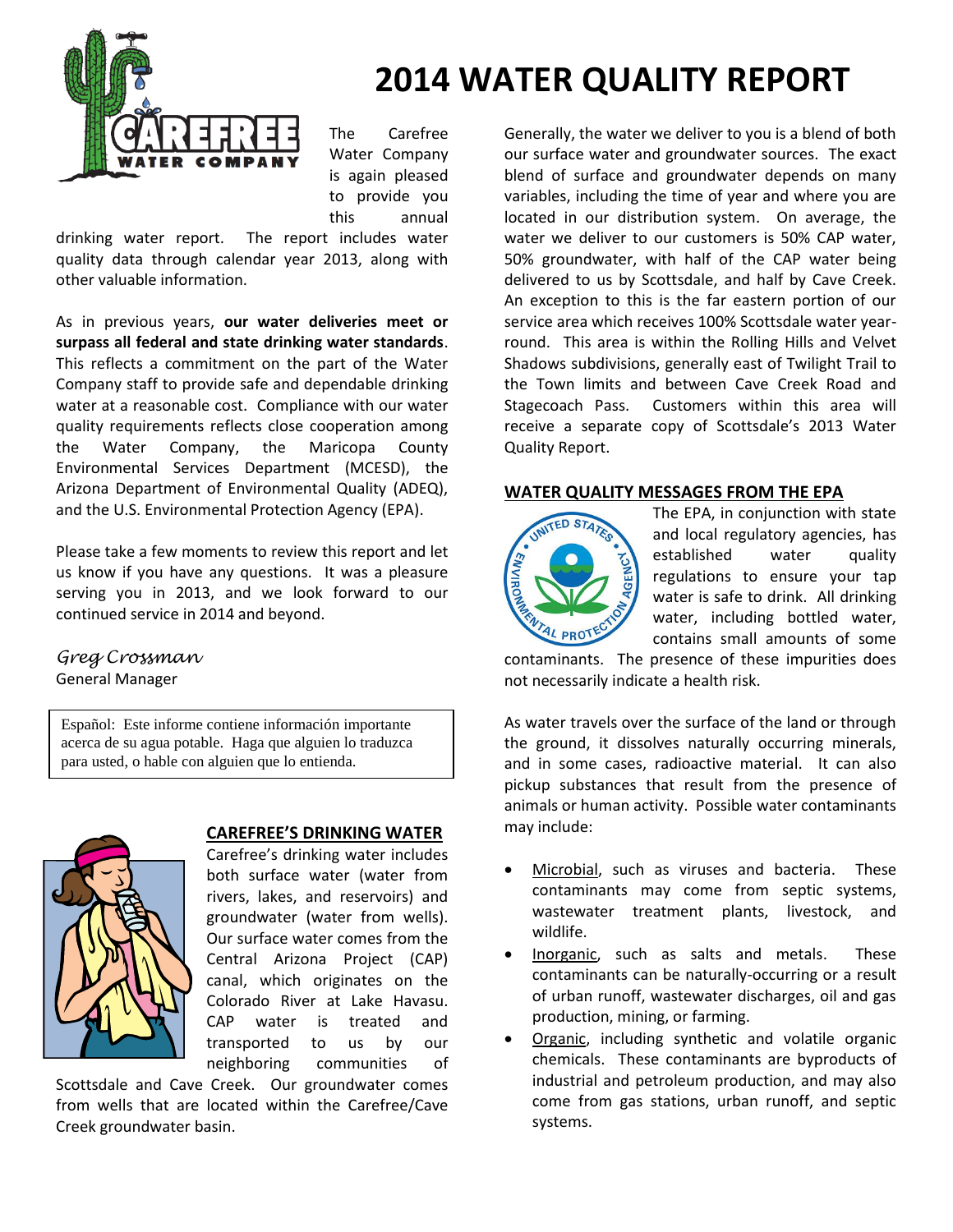- Pesticides and Herbicides, which come from a variety of sources, such as agriculture, urban runoff, and residential uses.
- Radioactive, which can be naturally occurring or the result of oil and gas production and mining activities.

Some people may be more vulnerable to contaminants in drinking water than the general population. Immuno-compromised persons, such as persons with cancer undergoing chemotherapy, persons who have undergone organ transplants, people with HIV-AIDS or other immune system disorders, some elderly, and infants can be particularly at risk of infections. These people should seek advice about drinking water from their healthcare providers. For more information about contaminants and their potential health effects, or to receive a copy of the EPA & Center for Disease Control (CDC) guidelines on appropriate means to lessen the risk of infection and potential health effects, call EPA's *Safe Drinking Water Hotline* at 1-800-426-4791.

#### **2013 WATER QUALITY RESULTS**

The Carefree Water Company is required to test for over 100 substances in our drinking water. Testing is done at two Point of Entry (POE) locations. Water samples taken at these POE's test our treated source water before it enters our distribution



system. We also perform monthly tests at 5 locations within the distribution system to ensure that water entering your home or business remains safe to drink.

Because approximately 50% of our water comes from our neighboring water providers of Scottsdale and Cave Creek, the results from their source water sampling efforts are included in the accompanying water quality table. Only those substances that were detected in the three communities' source waters are listed in the table. Even though certain substances were detected, **all three communities' water deliveries in 2013 met or surpassed federal and state drinking water standards,**  meaning that the amounts detected were below the applicable standard.

If you would like additional information on Scottsdale's or Cave Creek's water, their individual Water Quality Reports can be accessed online at the following website

addresses, or you can call our offices at 480-488-9100 to obtain a copy:

**Scottsdale Water Quality Report:** <http://www.scottsdaleaz.gov/Water/Quality>

#### **Cave Creek Water Quality Report:**

<http://www.cavecreek.org/index.aspx?nid=170>



#### **ADDITIONAL WATER QUALITY INFORMATION**

The following is additional information on nitrate, arsenic, and lead in drinking water.

- **Nitrate.** Nitrate in drinking water at levels above 10 ppm is a health risk for infants less than six months of age. High nitrate levels in drinking water can cause "blue baby syndrome." Nitrate levels may rise quickly for short periods of time because of rainfall or agricultural activity. If you are caring for an infant, and detected nitrate levels are above 5 ppm, you should ask advice from your health care provider.
- **Arsenic.** Arsenic is a mineral known to cause cancer in humans at high concentrations and is linked to other health effects such as skin damage and circulatory problems. If arsenic is less than or equal to the MCL, your drinking water meets EPA's standards. EPA's arsenic standard balances the current understanding of possible health effects against the cost of removing arsenic from drinking water. FPA continues to research the health effects of low levels of arsenic.
- **Lead.** Infants and young children are typically more vulnerable to lead in drinking water than the general population. It is possible that lead levels at your home may be higher than at other homes in the community as a result of materials used in your home's plumbing. If you are concerned about elevated lead levels in your home's water, flushing your tap for 30 seconds to 2 minutes before using tap water may reduce your exposure to lead from your home's plumbing. You may also wish to have your water tested. Additional information is available from the EPA Safe Drinking Water Hotline at 1-800-426- 4791.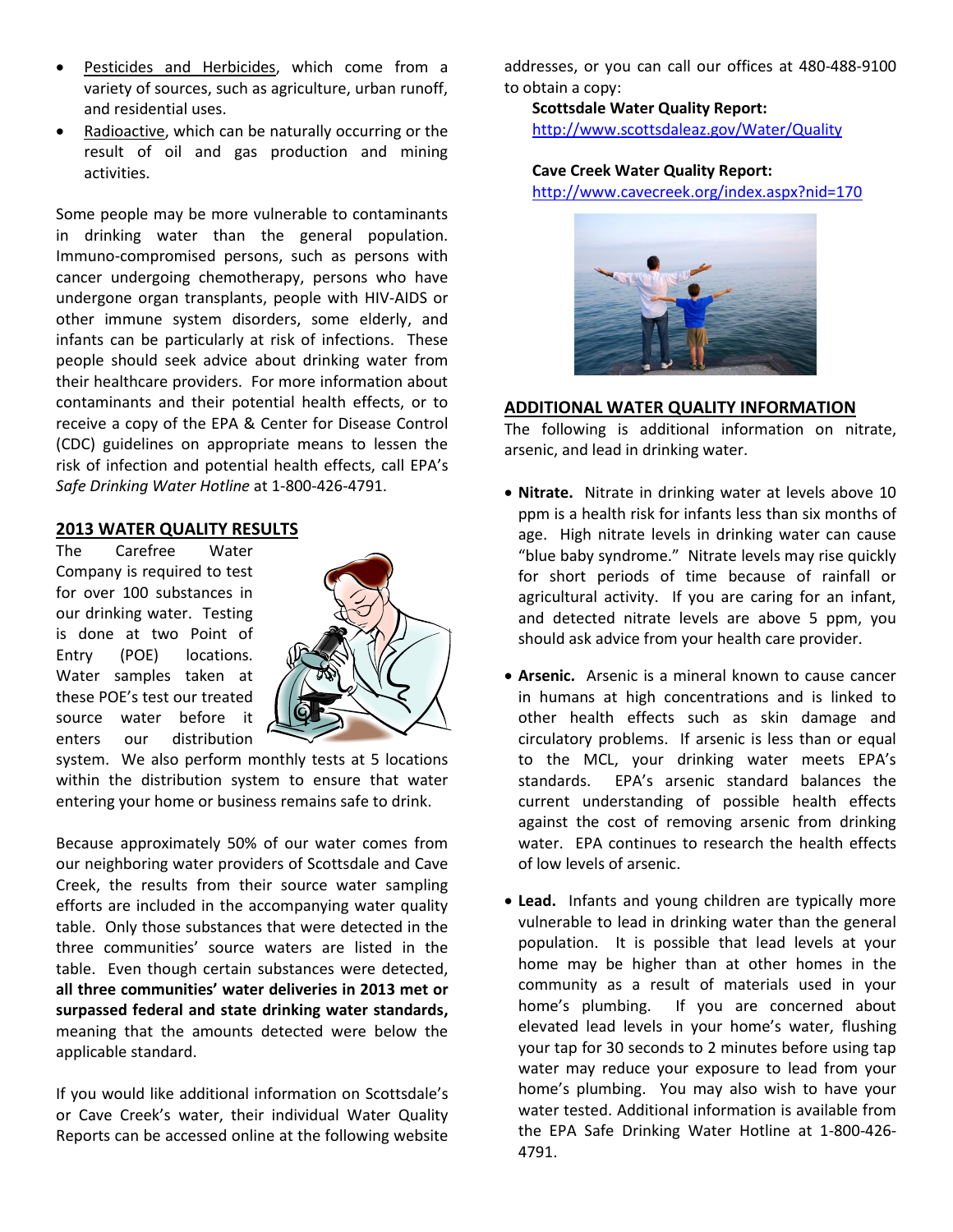

#### **SOURCE WATER ASSESSMENT PROGRAM**

In 2005, Carefree Water Company worked with ADEQ to finalize an assessment of the wells we use to provide you drinking water. This assessment looks at the potential risks to our water sources, including their proximity to gas stations, landfills, dry cleaners, agricultural fields, and wastewater treatment plants.

Based on the information available, including the hydrogeologic setting of our wells and their adjacent land uses, ADEQ's assessment concludes that all of our wells have a low risk. A low risk designation indicates that most source water protection measures are either already implemented or that the hydrogeologic setting is such that additional source water protection measures will have little impact on protection. The complete assessment is available for review by calling the Carefree Water Company at 480-488-9100. Additional information on Source Water Assessments and Protection can be obtained from ADEQ's website at [www.azdeq.gov/environ/water/dw/swap.html.](http://www.azdeq.gov/environ/water/dw/swap.html)

## **CONSERVATION CORNER - Let's Take It Outside!**

Where can you do the most good in your water conservation efforts? The overwhelming answer is **OUTSIDE!!!**

If you have outdoor landscape irrigation, up to 70% of your water can be used outdoors. And typically, almost 25% of your water use is wasted outside. Keep the following points in mind when addressing your outdoor water usage.

 Native desert plants, such as cacti, and mesquite, palo verde, and ironwood trees, use far less water than non-native plants. Once established, most native plants don't need any supplemental water at all!



- Follow the seasons! Outdoor water use should fall off dramatically in winter with cooler temperatures & shorter days. Dial it up in summer to keep your plants from getting stressed.
- Tell your landscape professional that water conservation is important to you! All too often, landscapers will err on the side of caution and overwater, thinking that's what their clients want!

|                                        | Paperless E-Bill is Here!                                                                            |                                                                                                            |  |
|----------------------------------------|------------------------------------------------------------------------------------------------------|------------------------------------------------------------------------------------------------------------|--|
|                                        | monthly water bill because it goes straight to your e-mail inbox, electronically.                    | Help the Water Company protect the environment by using paperless e-bill. It's the fastest way to get your |  |
|                                        | $\Box$ Yes, I'm interested in paperless e-bill! See my account information and e-mail address below. |                                                                                                            |  |
|                                        | Account No.: Communication of Account: Communication of E-mail:                                      |                                                                                                            |  |
|                                        | $\Box$ No thanks, I'm not interested in e-bill right now, but below is updated account information.  |                                                                                                            |  |
|                                        | Updated Information (only if changed): Account No./Name:                                             |                                                                                                            |  |
| <b>Mailing Address:</b>                |                                                                                                      |                                                                                                            |  |
|                                        |                                                                                                      |                                                                                                            |  |
| Best Telephone Number to Reach You At: |                                                                                                      |                                                                                                            |  |

Please return with your water bill or mail to: Carefree Water Company, P.O. Box 702, Carefree, AZ 85377